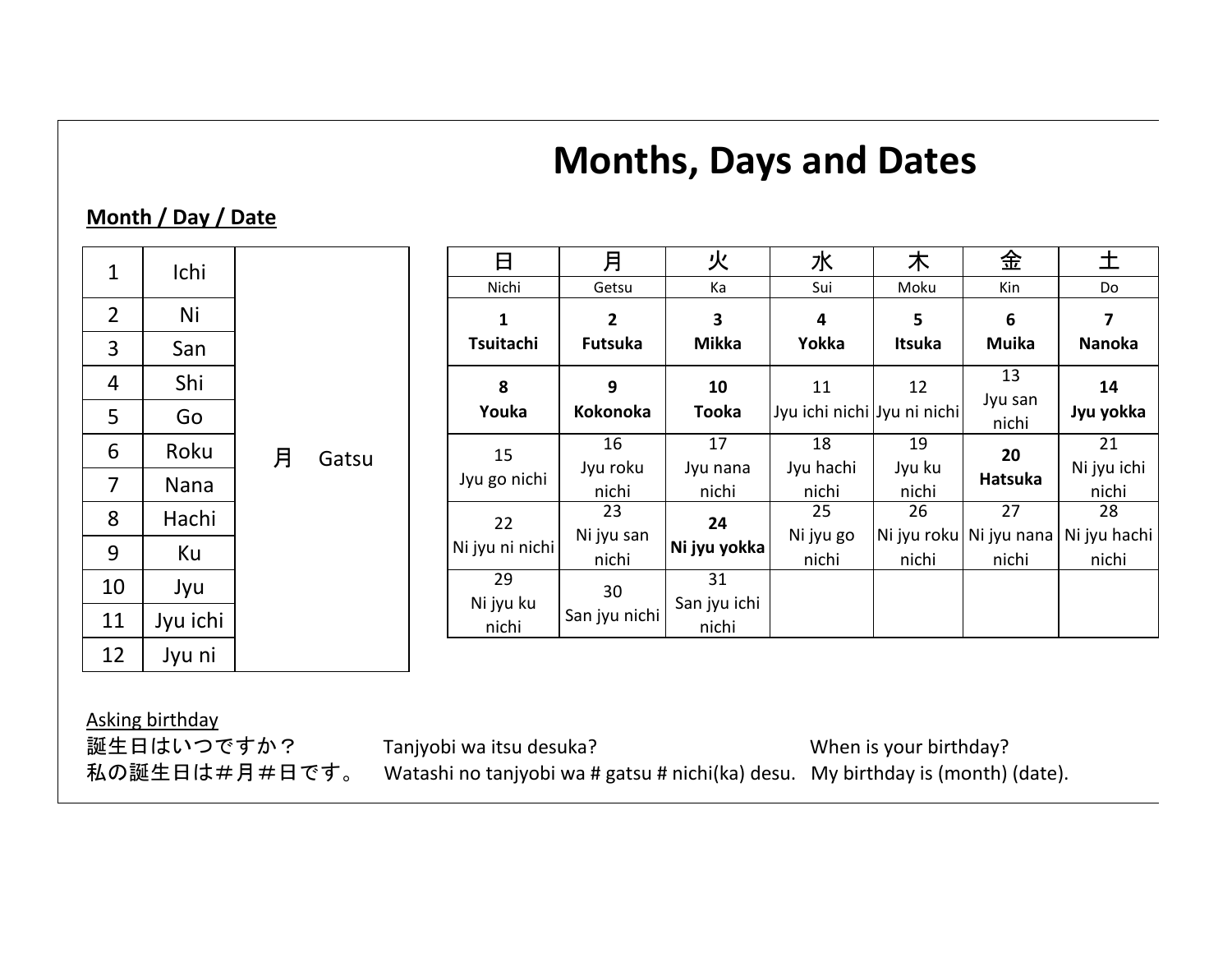# *A. Please write the Kanji for the day of the week.*

| Sun | Mon | Tue | Wed | Thu | Fri | Sat |
|-----|-----|-----|-----|-----|-----|-----|
|     |     |     |     |     |     |     |
|     |     |     |     |     |     |     |
|     |     |     |     |     |     |     |

# *B. Please write the following sentences in Japanese.*

| '\月 |    |              |                |    |    |    |  |  |
|-----|----|--------------|----------------|----|----|----|--|--|
| 日   | 月  | 火            | 水              | 木  | 金  | 土  |  |  |
|     |    | $\mathbf{1}$ | $\overline{2}$ | 3  | 4  | 5  |  |  |
| 6   | 7  | 8            | 9              | 10 | 11 | 12 |  |  |
| 13  | 14 | 15<br>Today  | 16             | 17 | 18 | 19 |  |  |
| 20  | 21 | 22           | 23             | 24 | 25 | 26 |  |  |
| 27  | 28 | 29           | 30             | 31 |    |    |  |  |

1. What month, day, and day of the week is it today?

2. What month, day, and day of the week is it tomorrow?

3. What month, day and day of the week is it on the 3rd Thursday?

4. What month, day and day of the week is it on the 4th Saturday?